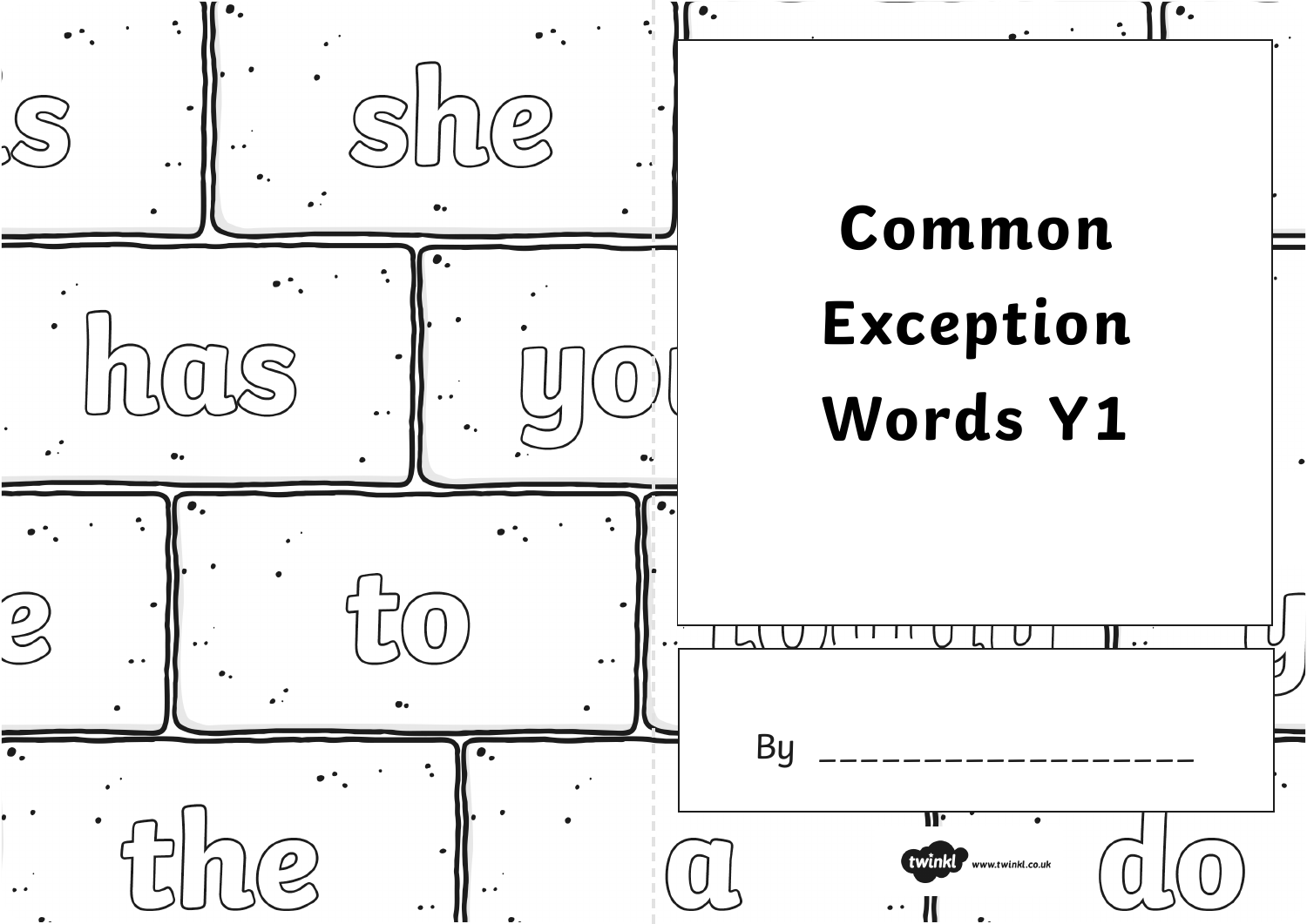| Look and say | Look, say and<br>write | <b>Cover and</b><br>write | <b>Check</b> and<br>write again |
|--------------|------------------------|---------------------------|---------------------------------|
| the          |                        |                           |                                 |
| $\mathbf a$  |                        |                           |                                 |
| do           |                        |                           |                                 |
| to           |                        |                           |                                 |
| today        |                        |                           |                                 |

- 1. He wanted  $\frac{1}{2}$  He wanted  $\frac{1}{2}$  =  $\frac{1}{2}$  =  $\frac{1}{2}$  drink of water.
- 2. Where \_\_\_\_\_\_\_\_\_\_\_\_\_\_\_\_\_\_\_\_\_ you live?
- 3. I can't find \_\_\_\_\_\_\_\_\_\_\_\_\_\_\_\_\_\_\_\_ other shoe.
- 4. It's my birthday \_\_\_\_\_\_\_\_\_\_\_\_\_\_\_\_\_\_\_ .
- 5. I want \_\_\_\_\_\_\_\_\_\_\_\_\_\_\_\_\_\_ play outside.

Write your own sentences using:

| 1. the | 2. a | 3. d <sub>o</sub> | 4. t <sub>o</sub> | 5. today |
|--------|------|-------------------|-------------------|----------|
|--------|------|-------------------|-------------------|----------|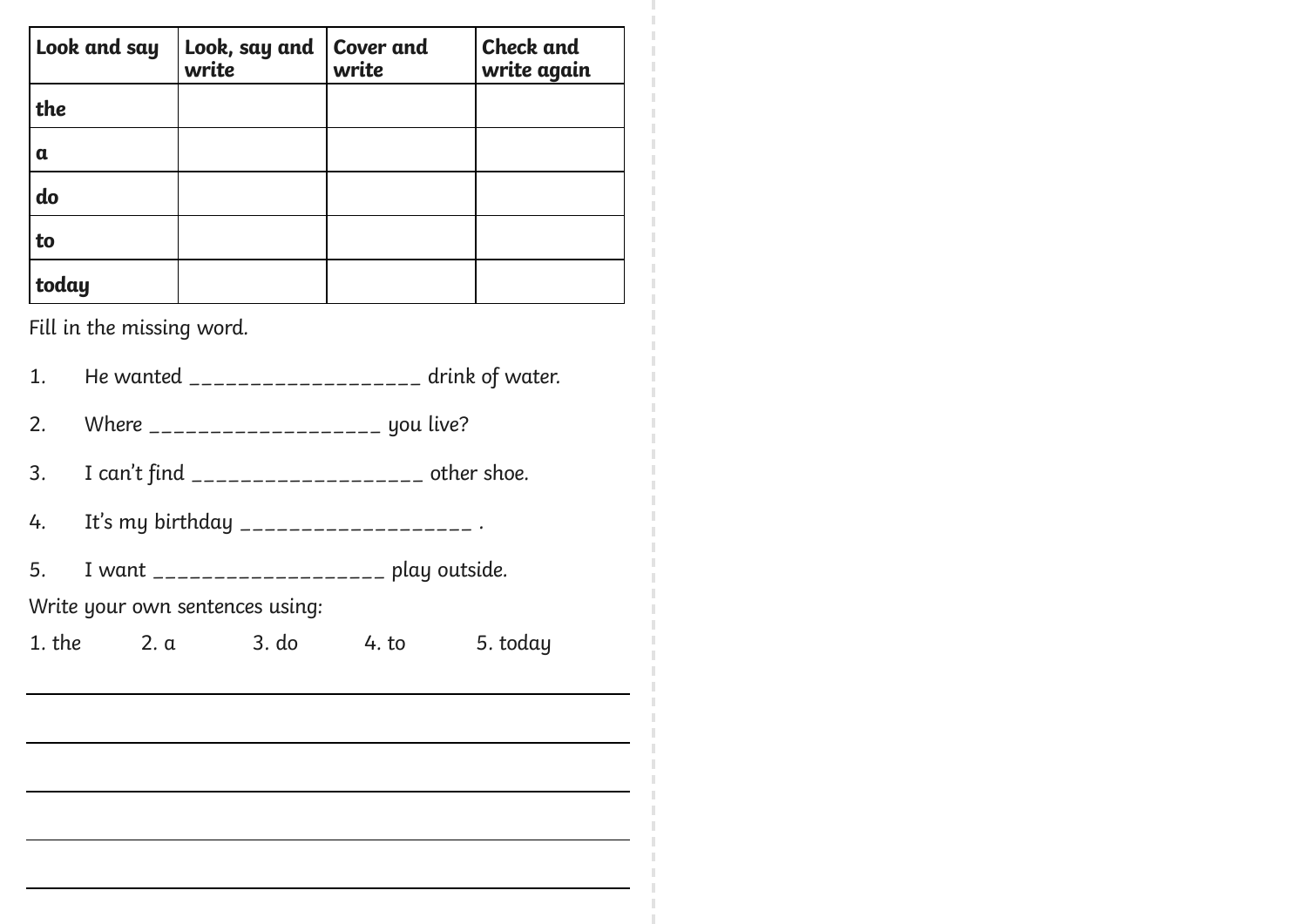| Look and say | Look, say and Cover and<br>write write | <b>Check and</b><br>write again |
|--------------|----------------------------------------|---------------------------------|
| was          |                                        |                                 |
| is           |                                        |                                 |
| his          |                                        |                                 |
| has          |                                        |                                 |
|              |                                        |                                 |

| 1.     |       |                                 | My sister ____________________ dark hair.  |        |      |
|--------|-------|---------------------------------|--------------------------------------------|--------|------|
| 2.     |       |                                 | ____________________ have got two cats.    |        |      |
|        |       |                                 | 3. This is _____________________ coat.     |        |      |
|        |       |                                 | 4. What _______________________ your name? |        |      |
|        |       |                                 | 5. I _____________________ late yesterday. |        |      |
|        |       | Write your own sentences using: |                                            |        |      |
| 1. was | 2. is |                                 | 3. his                                     | 4. has | 5. I |
|        |       |                                 |                                            |        |      |

| Look and say              | Look, say and<br>write | Cover and<br>write | <b>Check and</b><br>write again |
|---------------------------|------------------------|--------------------|---------------------------------|
| you                       |                        |                    |                                 |
| your                      |                        |                    |                                 |
| they                      |                        |                    |                                 |
| be                        |                        |                    |                                 |
| he                        |                        |                    |                                 |
| Fill in the missing word. |                        |                    |                                 |

- 1. I think \_\_\_\_\_\_\_\_\_\_\_\_\_\_\_\_\_\_\_ are sisters.
- 2. We will  $\frac{1}{2}$  We will  $\frac{1}{2}$  we not not not  $\frac{1}{2}$  and  $\frac{1}{2}$  are  $\frac{1}{2}$  home at 6pm.
- 3. Will \_\_\_\_\_\_\_\_\_\_\_\_\_\_\_\_\_\_ help me?
- 4. I like \_\_\_\_\_\_\_\_\_\_\_\_\_\_\_\_\_\_\_\_\_ dress.
- 5. I don't think  $\frac{1}{2}$   $\frac{1}{2}$   $\frac{1}{2}$   $\frac{1}{2}$   $\frac{1}{2}$   $\frac{1}{2}$   $\frac{1}{2}$   $\frac{1}{2}$   $\frac{1}{2}$   $\frac{1}{2}$   $\frac{1}{2}$   $\frac{1}{2}$   $\frac{1}{2}$   $\frac{1}{2}$   $\frac{1}{2}$   $\frac{1}{2}$   $\frac{1}{2}$   $\frac{1}{2}$   $\frac{1}{2}$   $\frac{1}{2}$   $\frac{$

Write your own sentences using:

| 3. his<br>1. was<br>4. has<br>2. is | 5. I |
|-------------------------------------|------|
|-------------------------------------|------|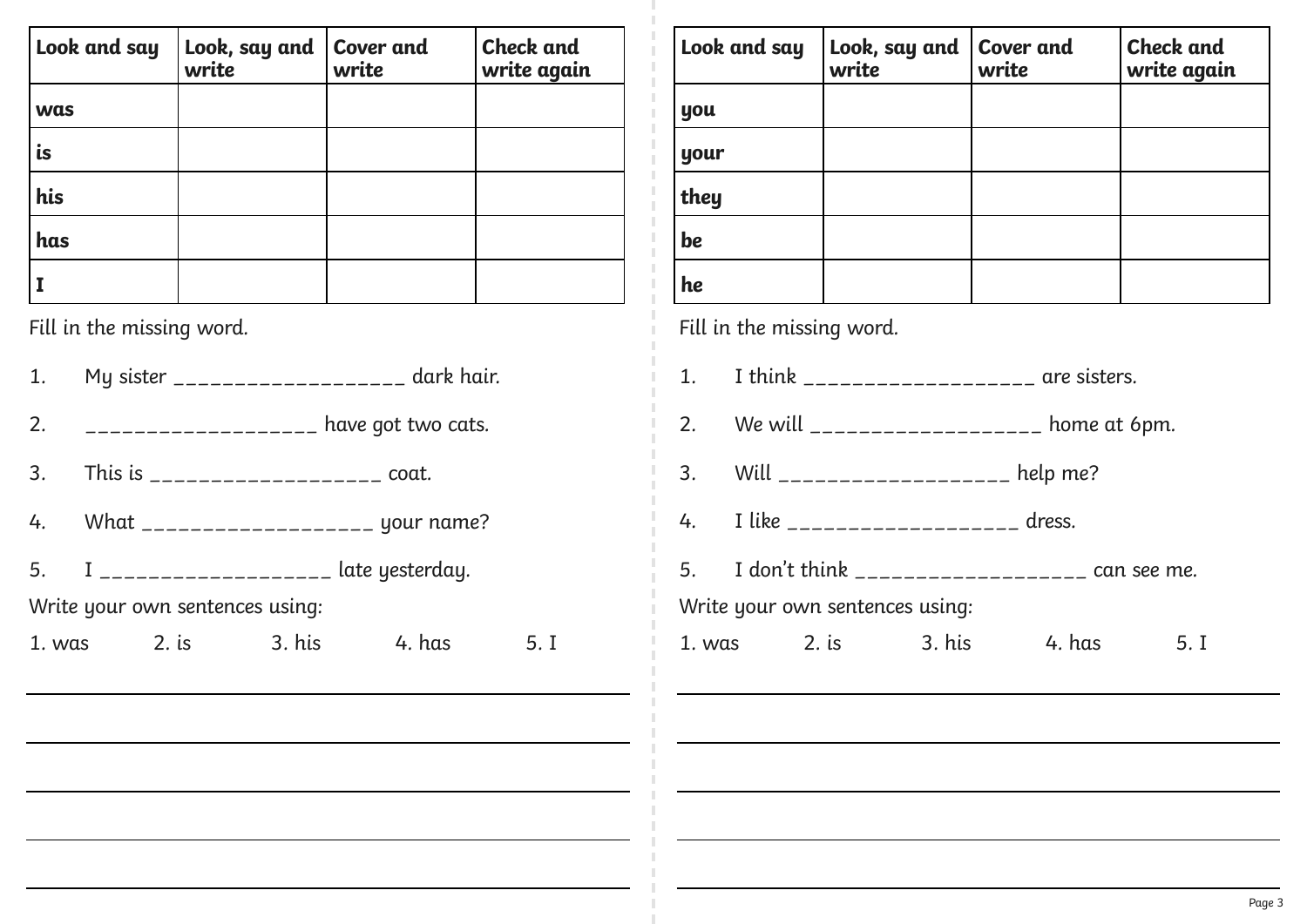| Look and say   | Look, say and $\vert$ Cover and<br>write | write | Check and<br>write again |
|----------------|------------------------------------------|-------|--------------------------|
| me             |                                          |       |                          |
| she            |                                          |       |                          |
| we             |                                          |       |                          |
| n <sub>0</sub> |                                          |       |                          |
| go             |                                          |       |                          |

- 1. We will \_\_\_\_\_\_\_\_\_\_\_\_\_\_\_\_\_\_ shopping today.
- 2. There are  $\frac{1}{2}$  sweets left.
- 3. I think \_\_\_\_\_\_\_\_\_\_\_\_\_\_\_\_\_\_\_ wants to play.
- 4.  $\mathsf{Can}$   $\frac{1}{2}$  Can  $\frac{1}{2}$   $\frac{1}{2}$   $\frac{1}{2}$   $\frac{1}{2}$   $\frac{1}{2}$   $\frac{1}{2}$   $\frac{1}{2}$   $\frac{1}{2}$   $\frac{1}{2}$   $\frac{1}{2}$   $\frac{1}{2}$   $\frac{1}{2}$   $\frac{1}{2}$   $\frac{1}{2}$   $\frac{1}{2}$   $\frac{1}{2}$   $\frac{1}{2}$   $\frac{1}{2}$   $\frac{1}{2}$   $\frac{1$
- 5. Can you hear \_\_\_\_\_\_\_\_\_\_\_\_\_\_\_\_\_\_\_\_ ?

Write your own sentences using:

| 1. me | 2. she | 3. we | 4. no | 5. go |
|-------|--------|-------|-------|-------|
|       |        |       |       |       |

|           | Look and say              | Look, say and<br>write                                                                                                                                                                                                                                                                           | Cover and<br>write | <b>Check and</b><br>write again |
|-----------|---------------------------|--------------------------------------------------------------------------------------------------------------------------------------------------------------------------------------------------------------------------------------------------------------------------------------------------|--------------------|---------------------------------|
| <b>SO</b> |                           |                                                                                                                                                                                                                                                                                                  |                    |                                 |
| by        |                           |                                                                                                                                                                                                                                                                                                  |                    |                                 |
| my        |                           |                                                                                                                                                                                                                                                                                                  |                    |                                 |
| here      |                           |                                                                                                                                                                                                                                                                                                  |                    |                                 |
| there     |                           |                                                                                                                                                                                                                                                                                                  |                    |                                 |
|           | Fill in the missing word. |                                                                                                                                                                                                                                                                                                  |                    |                                 |
|           |                           | 1. This is $\frac{1}{2}$ This is $\frac{1}{2}$ = $\frac{1}{2}$ = $\frac{1}{2}$ = $\frac{1}{2}$ = $\frac{1}{2}$ = $\frac{1}{2}$ = $\frac{1}{2}$ = $\frac{1}{2}$ = $\frac{1}{2}$ = $\frac{1}{2}$ = $\frac{1}{2}$ = $\frac{1}{2}$ = $\frac{1}{2}$ = $\frac{1}{2}$ = $\frac{1}{2}$ = $\frac{1}{2}$ = |                    |                                 |
|           |                           | 2. I want to live ____________________ the sea.                                                                                                                                                                                                                                                  |                    |                                 |

- 3. \_\_\_\_\_\_\_\_\_\_\_\_\_\_\_\_\_\_\_ are only ten girls in my class.
- 4. Please come over **Example 20** with me.
- 5. I wore my coat \_\_\_\_\_\_\_\_\_\_\_\_\_\_\_\_\_\_\_\_ I would be warm.

Write your own sentences using:

1. so  $2.$  by  $3.$  my  $4.$  here  $5.$  there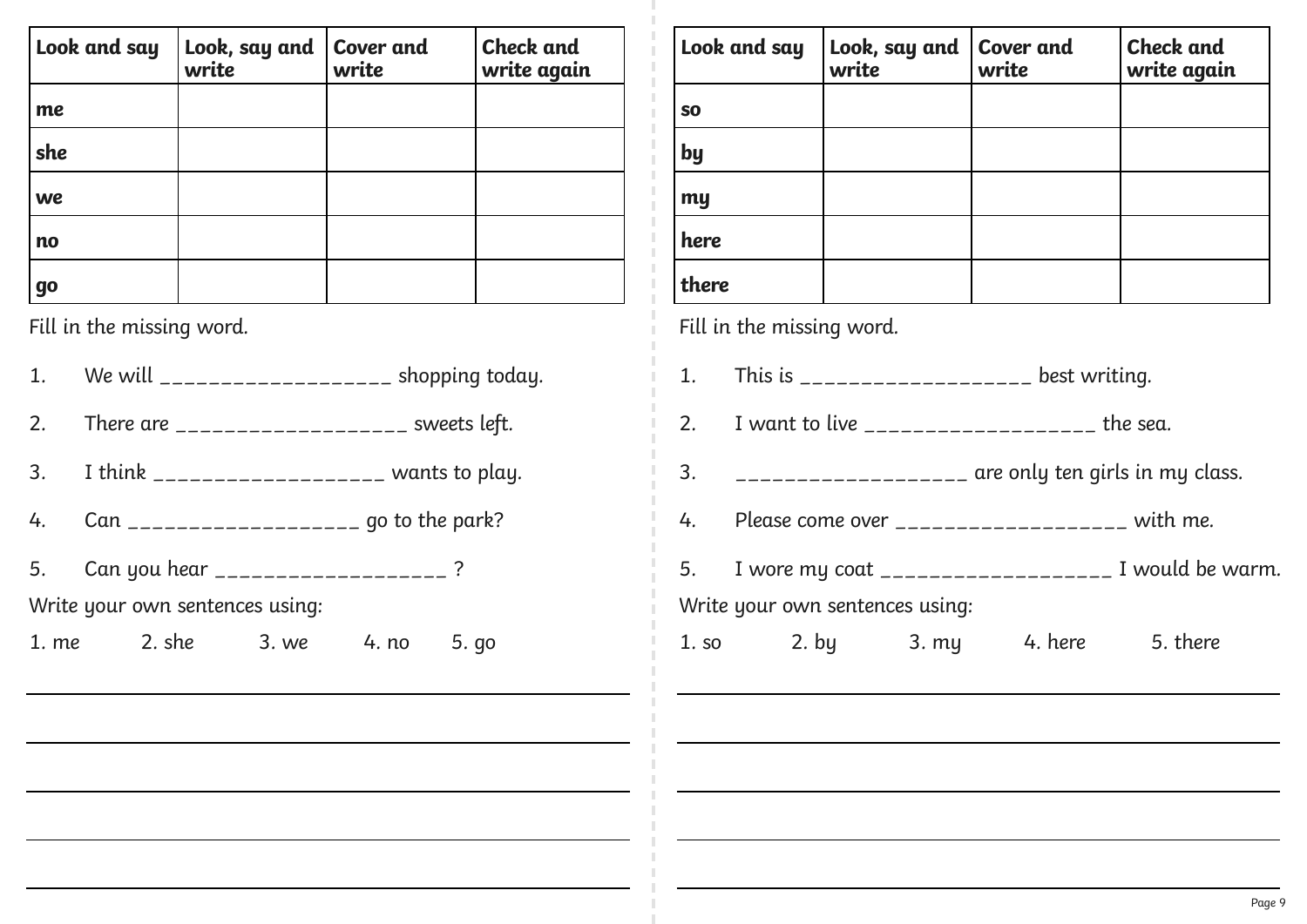| Look and say | Look, say and<br>write | Cover and<br>write | <b>Check and</b><br>write again |
|--------------|------------------------|--------------------|---------------------------------|
| where        |                        |                    |                                 |
| love         |                        |                    |                                 |
| come         |                        |                    |                                 |
| some         |                        |                    |                                 |
| one          |                        |                    |                                 |

| 1. |                                 | $I$ <sub>-------------------</sub> my pet rabbit.                                                                                                                                                                                                                                                      |                                                                                                                                                                                                                                                                                                                    |
|----|---------------------------------|--------------------------------------------------------------------------------------------------------------------------------------------------------------------------------------------------------------------------------------------------------------------------------------------------------|--------------------------------------------------------------------------------------------------------------------------------------------------------------------------------------------------------------------------------------------------------------------------------------------------------------------|
| 2. |                                 |                                                                                                                                                                                                                                                                                                        | Here are $\frac{1}{1}$ $\frac{1}{1}$ $\frac{1}{1}$ $\frac{1}{1}$ $\frac{1}{1}$ $\frac{1}{1}$ $\frac{1}{1}$ $\frac{1}{1}$ $\frac{1}{1}$ $\frac{1}{1}$ $\frac{1}{1}$ $\frac{1}{1}$ $\frac{1}{1}$ $\frac{1}{1}$ $\frac{1}{1}$ $\frac{1}{1}$ $\frac{1}{1}$ $\frac{1}{1}$ $\frac{1}{1}$ $\frac{1}{1}$ $\frac{1}{1}$ $\$ |
| 3. |                                 | I have $\frac{1}{2}$ have $\frac{1}{2}$ = $\frac{1}{2}$ = $\frac{1}{2}$ = $\frac{1}{2}$ = $\frac{1}{2}$ = $\frac{1}{2}$ = $\frac{1}{2}$ = $\frac{1}{2}$ = $\frac{1}{2}$ = $\frac{1}{2}$ = $\frac{1}{2}$ = $\frac{1}{2}$ = $\frac{1}{2}$ = $\frac{1}{2}$ = $\frac{1}{2}$ = $\frac{1}{2}$ = $\frac{1}{2$ |                                                                                                                                                                                                                                                                                                                    |
|    |                                 | 4. I have _____________________ to school!                                                                                                                                                                                                                                                             |                                                                                                                                                                                                                                                                                                                    |
|    |                                 |                                                                                                                                                                                                                                                                                                        | 5. I don't know ____________________ my hat is.                                                                                                                                                                                                                                                                    |
|    | Write your own sentences using: |                                                                                                                                                                                                                                                                                                        |                                                                                                                                                                                                                                                                                                                    |
|    | 1. where 2. love 3. come        |                                                                                                                                                                                                                                                                                                        | 4. some                                                                                                                                                                                                                                                                                                            |
|    |                                 |                                                                                                                                                                                                                                                                                                        |                                                                                                                                                                                                                                                                                                                    |
|    |                                 |                                                                                                                                                                                                                                                                                                        |                                                                                                                                                                                                                                                                                                                    |
|    |                                 |                                                                                                                                                                                                                                                                                                        |                                                                                                                                                                                                                                                                                                                    |

5. one

|        | Look and say              | Look, say and $\vert$ Cover and<br>write | write                                                 | <b>Check and</b><br>write again |
|--------|---------------------------|------------------------------------------|-------------------------------------------------------|---------------------------------|
| once   |                           |                                          |                                                       |                                 |
| ask    |                           |                                          |                                                       |                                 |
| friend |                           |                                          |                                                       |                                 |
| school |                           |                                          |                                                       |                                 |
| put    |                           |                                          |                                                       |                                 |
|        | Fill in the missing word. |                                          |                                                       |                                 |
|        |                           |                                          |                                                       |                                 |
| 1.     |                           |                                          | My best ___________________ is called Ravi.           |                                 |
| 2.     |                           |                                          | I will ______________ my mum if you can come for tea. |                                 |
|        |                           | 3. I live near my ____________________.  |                                                       |                                 |
|        |                           |                                          | 4. I will ____________________ my toys away.          |                                 |
| 5.     |                           | ____________________ upon a time         |                                                       |                                 |
|        |                           | Write your own sentences using:          |                                                       |                                 |